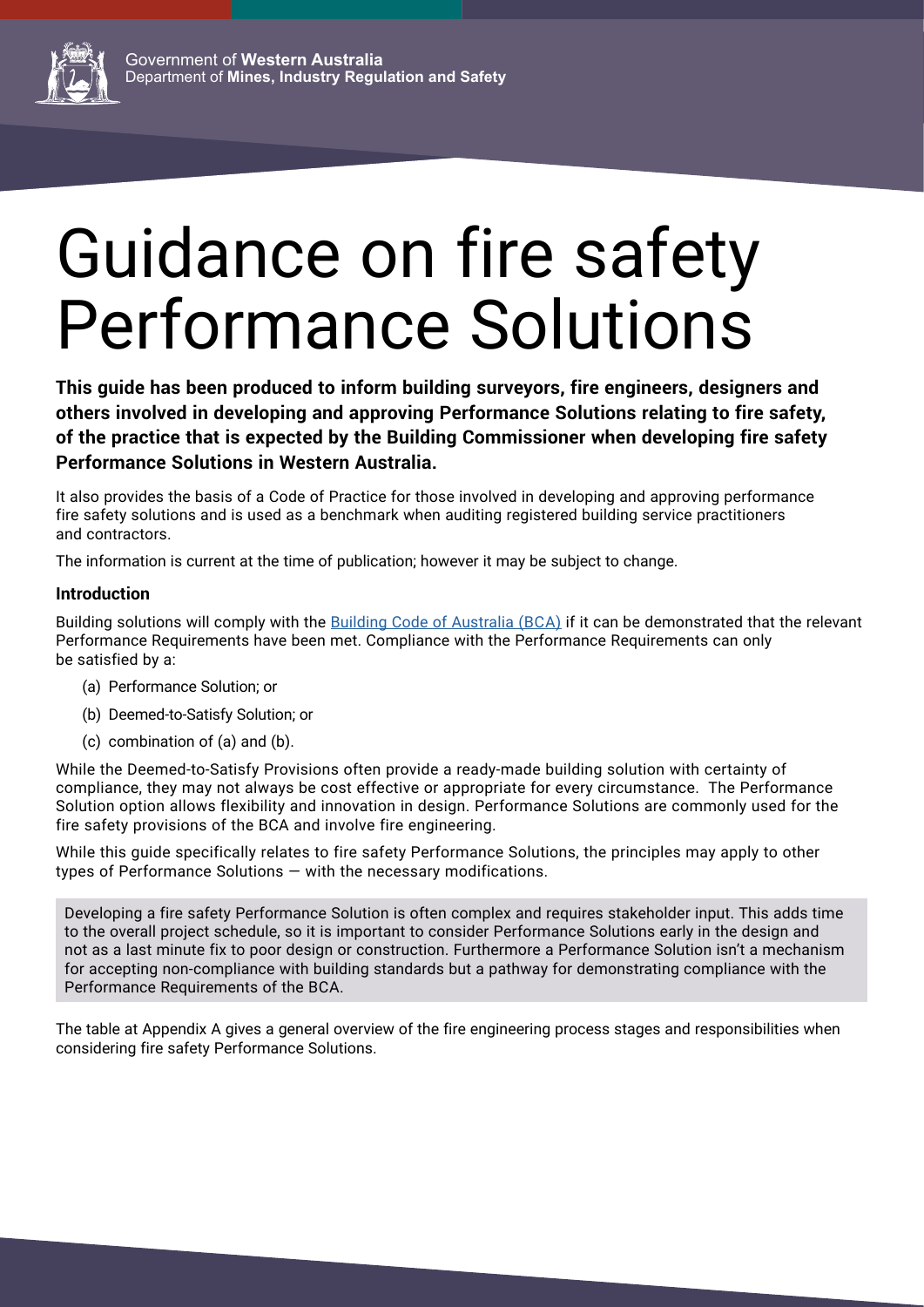#### **The following key areas of developing and approving a fire engineered Performance Solution are covered in this guide:**

- 1. Performance Solutions.
- 2. Qualifications of fire engineers and building surveyors.
- 3. Fire engineering brief (FEB).
- 4. Relevant stakeholders.
- 5. Fire safety engineering report.
- 6. Interface with relevant building services.
- 7. Department of Fire and Emergency Services (DFES) interaction.
- 8. Peer review.
- 9. Certification independence.
- 10. Certificate of design compliance.
- 11. Owner's responsibility.
- 12. Site completion.

**Appendix A: Fire engineering process overview flow chart.**

Note: This document was originally published in November 2015. It has been updated and republished to reflect the change in BCA 2016 terminology from Alternative Solution to Performance Solution and includes some minor editorial changes.

#### Disclaimer:

The material contained in this document provides general guidance and information only and is current at time of publication. Readers should not act or omit to act solely on the basis of anything contained herein. In relation to a particular matter, you should seek appropriate professional advice. The State of Western Australia and its servants and agents expressly disclaim liability, whether in negligence or otherwise, for any act or omission resulting from reliance on this document or for any consequence of such act or omission.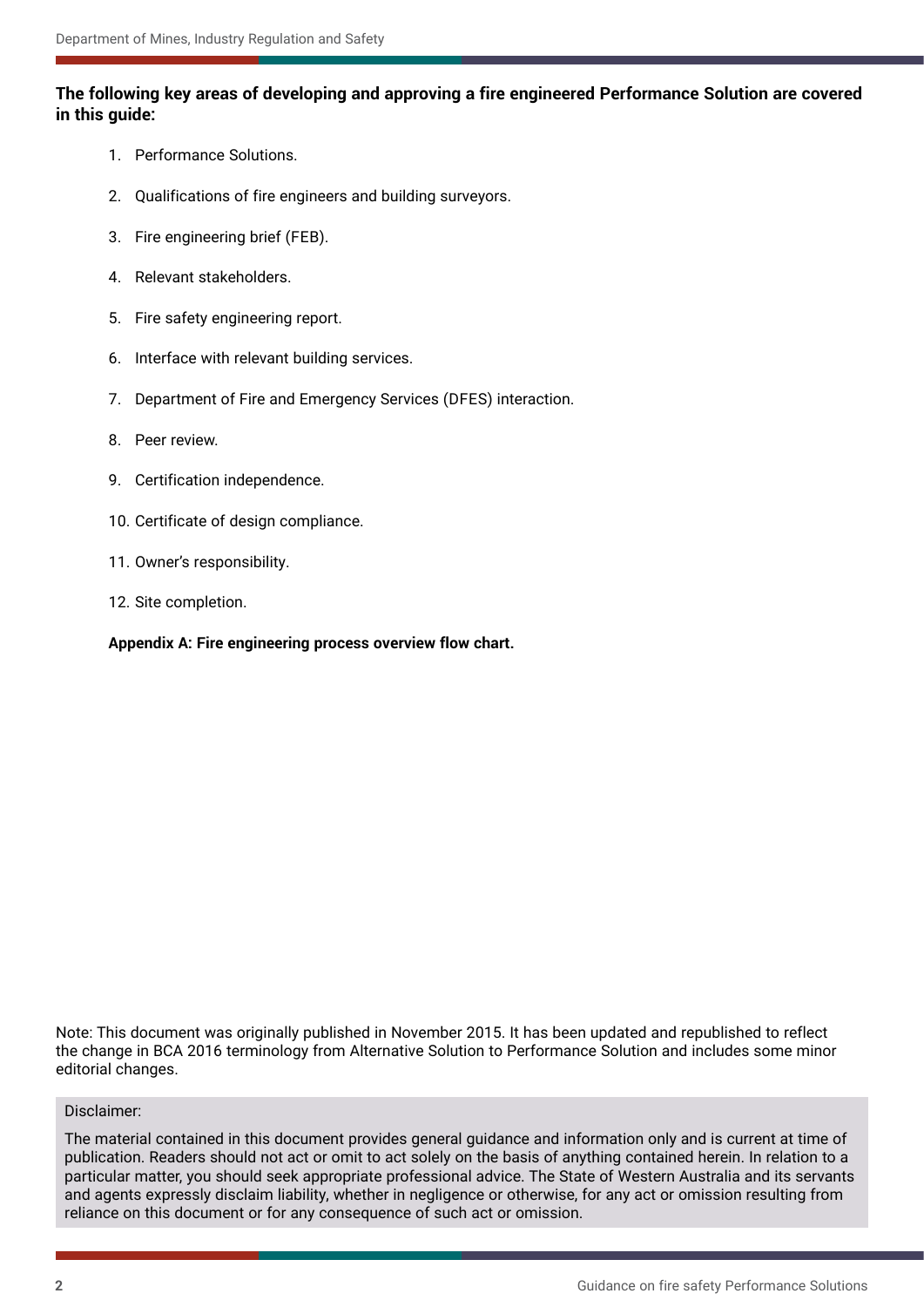#### **1. Performance Solutions**

Performance Solution is defined in the BCA as a method of complying with the Performance Requirements other than by a Deemed-to-Satisfy Solution.

A Performance Solution must:

- (a) comply with the Performance Requirements; or
- (b) be at least equivalent to the Deemed-to-Satisfy Provisions,

and be assessed according to one or more of the Assessment Methods.

A Performance Solution will only comply with the BCA when the Assessment Methods used satisfactorily demonstrate compliance with the Performance Requirements.

It is important that the person developing the Performance Solution understands the BCA requirements and intent. This knowledge and understanding is generally obtained from relevant skills, qualifications and experience. The onus is on the professional(s) carrying out the Performance Solution to provide sufficient documentation, evidence and validation to the certifying building surveyor that the solution complies with the relevant performance requirements. However it is important to involve the building surveyor early in the design stage as they can provide valuable guidance and interpretation on the BCA for the specific project.

Where the Performance Solution involves a specialist design, such as for fire safety, the use of a suitably qualified person, such as a fire engineer in the case of fire safety, is necessary. Nevertheless, the building surveyor is responsible for approving Performance Solutions i.e. compliance with the Performance Requirements of the BCA when signing the certificate of design compliance.

Building surveyors should fully document decisions made under the BCA and retain copies of all relevant documentation in accordance with the Documentation of Decisions section of the BCA.

For Performance Solutions this includes:

- details of the relevant Performance Requirements; and
- the Assessment Method or methods used to establish compliance with the relevant Performance Requirements; and
- details of any Expert Judgement relied upon including the extent to which the judgement was relied upon and the qualifications and experience of the expert. Expert Judgement should be justified and the logic used in applying it explained; and
- details of any tests or calculations used to determine compliance with the relevant Performance Requirements; and
- details of any Standards or other information that were relied upon.

The Australian Building Codes Board (ABCB) has published a guidance document on the "Development of [Performance Based Design Solution](https://www.abcb.gov.au/Resources/Publications/Education-Training/Development-of-Performance-Solutions)" which further facilitates the development of performance based design using Performance Solutions.

#### **2. Qualifications of fire engineers and building surveyors**

Western Australia does not currently have a requirement for registered fire engineers. However it is expected that fire safety Performance Solution designs are carried out by fire engineers with sufficient skills, qualifications and experience for the specific project. This is similar to structural engineering being carried out by a suitably qualified and experienced structural engineer.

Fire engineering may include qualifications such as an undergraduate degree in Fire Safety Engineering, a post graduate qualification in fire engineering and may also include registration with a relevant association such as the National Engineering Register, or being a registered fire engineer for the purposes of Building Code compliance in another State.

The registered building surveyor signing the certificate of design compliance is ultimately responsible for the adequacy of any Performance Solution and needs to be satisfied that the person carrying out the Performance Solution has the appropriate competency for the proposed building type and complexity. It is recommended that, where necessary, further information on the fire engineer's qualifications and experience is requested to determine whether or not their competency and credentials are suited to the proposed project.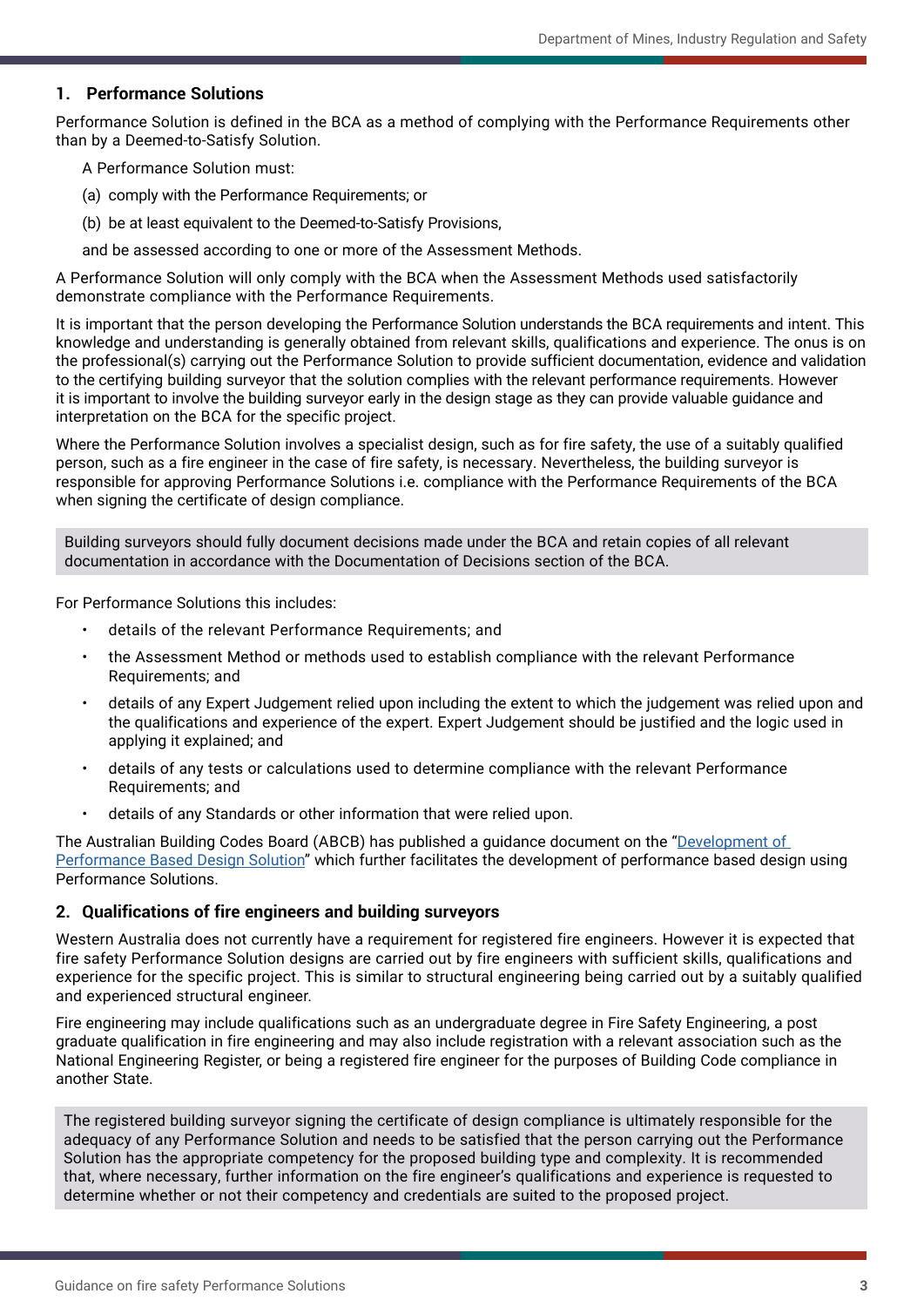Complex Performance Solutions may require an engineer who has advanced qualifications and appropriate experience relevant to the type of Performance Solution proposed and/or involve the input of other specialists such as mechanical, electrical, structural and hydraulic engineers for example.

It is also expected that the building surveyor responsible for the project has the relevant competency appropriate to the complexity of the building solution. It should be noted that registration as a Level 1 or Level 2 building surveyor alone does not necessarily mean the building surveyor has the relevant qualifications or experience to evaluate and assess the building surveying components of a Performance Solution.

For a building involving complex fire engineering the building surveyor should have additional qualifications and sufficient experience in fire safety or be relying on advice from another building surveyor that has the necessary qualification and experience.

Building surveyors should be scrutinising fire engineering designs and in particular the fire engineering briefs in detail and must be in a position to fully understand what has been proposed or designed before contemplating to sign a certificate of design compliance. It is not acceptable for a building surveyor to be reliant on a fire engineer to develop a fire engineering brief and report in isolation.

#### **3. Fire engineering brief (FEB)**

The development of a fire engineering brief is fundamental and forms the basis of the fire engineering process.

All fire safety Performance Solutions should be developed in accordance with the recommendations in the [International Fire Engineering Guidelines \(IFEG\) Edition 2005](https://www.abcb.gov.au/Resources/Publications/Education-Training/International-Fire-Engineering-Guidelines-2005). In all cases a fire engineering brief (FEB), in an appropriate format, will be required prior to preparation of the final fire safety engineering report and the process for this is explained in IFEG.

A fire engineering brief is defined in the IFEG as:

"A documented process that defines the scope of work for the fire engineering analysis and the basis for analysis as agreed by stakeholders."

Unlike the other established engineering disciplines, such as structural engineering, where the scope of the work and the structural analysis is fully covered by Deemed-to-Satisfy standards, fire engineering requires the scope and inputs to the engineering analysis to be defined and agreed upfront.

Fire can be very unpredictable and it may not be feasible to evaluate every possible scenario. The FEB is the process for the building surveyor and fire engineer, together with other relevant stakeholders, to identify the most significant hazards and most likely scenarios in order to establish, quantify and set the design parameters.

The way a FEB is documented has to be determined on a case by case basis depending on the complexity and details of the Performance Solution. For a simple case it may be in the form of an email to set out the Deemedto-Satisfy non compliances; identify the relevant Performance Requirements and summarise design discussions between the relevant stakeholders.

However for a more complex Performance Solution the FEB may need to be in the form of a report and may involve several revisions following comment by the relevant stakeholders. In either case the FEB should be consistent with the IFEG.

#### **4. Relevant stakeholders**

The relevant stakeholders required for the design of the Performance Solution will vary for every project. The Building Commissioner expects building surveyors and fire engineers to be following the guidelines in the IFEG which includes the following stakeholders:

- Client or client's representative (such as a project manager).
- Fire engineer.
- Registered building surveyor.
- Architect or designer.
- Department of Fire and Emergency Services.

More complex projects may require various specialist consultants such as hydraulic; mechanical; structural or electrical engineers. It may also include tenants; building operations management; insurance company representative and the permit authority.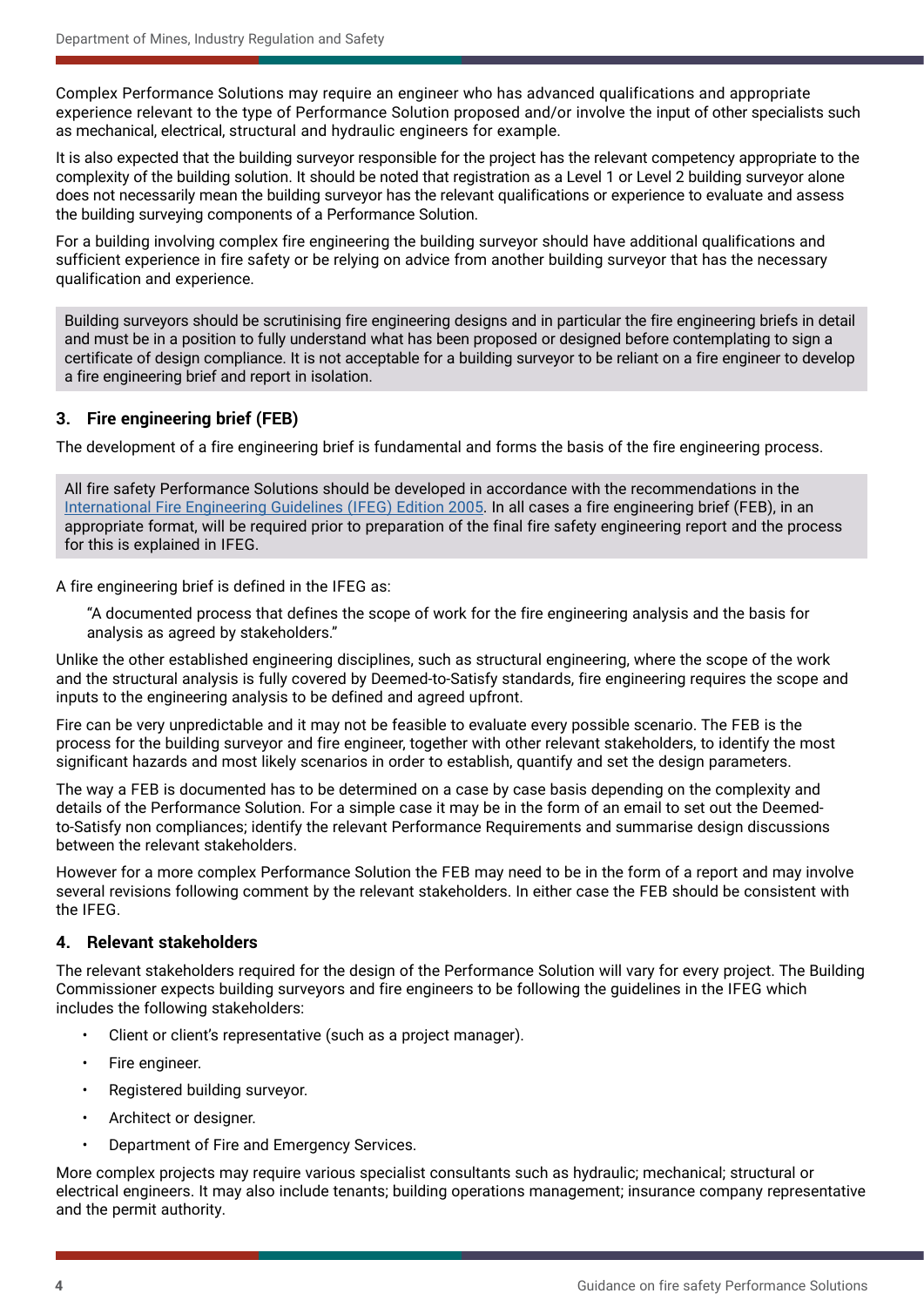#### **5. Fire safety engineering report**

As outlined in IFEG the fire engineering process typically goes through five stages:

- Prepare FEB.
- Carry out analysis.
- Draw conclusions.
- Prepare report.

Collate and evaluate results.

Carrying out these five stages is of little use unless it is reported in a transparent manner that is responsible, accurate and aimed at helping the ultimate decision maker (i.e. the building surveyor), is useful to the builder for construction, and the owner and permit authority for any future compliance purposes. This process is outlined in Chapter 1.11 of IFEG.

As part of the fire safety engineering report (FSER), the fire engineer goes through the process of carrying out analysis, modelling or testing, then collates and evaluates the results to ascertain if the agreed acceptance criteria in the FEB have been met. This process may need to be repeated until results can draw to a conclusion on satisfying the agreed acceptance criteria and compliance with the relevant Performance Requirements of the BCA to form part of the final report.

The FSER should include the content and be laid out in the manner identified in Chapter 1.11 of IFEG. Section 1.11.2 of the chapter provides the following content headings:

- Report identification.
- Executive summary.
- Introduction.
- Fire engineering brief.
- Collation and evaluation of results.
- Conclusions.
- References.
- Drawings and technical data identification.

• Analysis.

#### **6. Interface with relevant building services**

Some Performance Solutions may have an impact on the design of other services or building elements. For example, an enhanced smoke management system may be proposed that relies on the operation of the smoke exhaust system at a specific rate on activation of particular detectors (not all smoke detectors). In this case, the mechanical engineer will need to design the exhaust system to achieve the rate specified; and the electrical/fire services consultant will need to ensure that the smoke exhaust system operates as required on activation of the particular smoke detector/s in accordance with requirements of the fire engineering report.

The building surveyor must work with the fire safety engineer to ensure that the designs provided by the various consultants are in accordance with the FSER. Ultimately the building surveyor must be satisfied that the correct interface activities have occurred prior to signing and issuing the certificate of design compliance. This includes the correct information being relayed in the technical plans and specifications of the relevant engineering/ consultant documentation. These aspects will also need to be checked at construction completion and may require further inspection, testing and certification at other landmark stages.

#### **7. Department of Fire and Emergency Services (DFES) interaction**

DFES does not have an approval role for building standards under building legislation. However, DFES provides valuable advice on ensuring the Fire and Emergency Services (FES) Commissioner's operational requirements are met in the interests of fire fighters and the public. DFES is an integral part of the stakeholder group on the development of the FEB and FSER and should be consulted from the early stages particularly when developing the FEB.

The Built Environment Branch of DFES can be contacted for further information on DFES interaction in the fire engineering process.

The Building Regulations 2012 (the Building Regulations) requires the building surveyor to provide to the FES Commissioner plans and specifications, in sufficient detail to allow assessment of compliance with the FES Commissioner's operational requirements, at least 15 business days before signing a certificate of design compliance in respect of certain Class 2 to Class 9 buildings. This requirement is separate to DFES involvement as a stakeholder in developing a Performance Solution in accordance with the IFEG.

Ultimately, the building surveyor has the authority to certify compliance with applicable building standards that include the Performance Requirements of the BCA. The building surveyor can decide not to take the advice of the FES Commissioner particularly where the advice does not relate to compliance with the BCA. However, the building surveyor may wish to liaise with the owner and DFES over the FES Commissioner's advice on operational requirements to mitigate any risk of facing enforcement action under the separate legislation administered by DFES.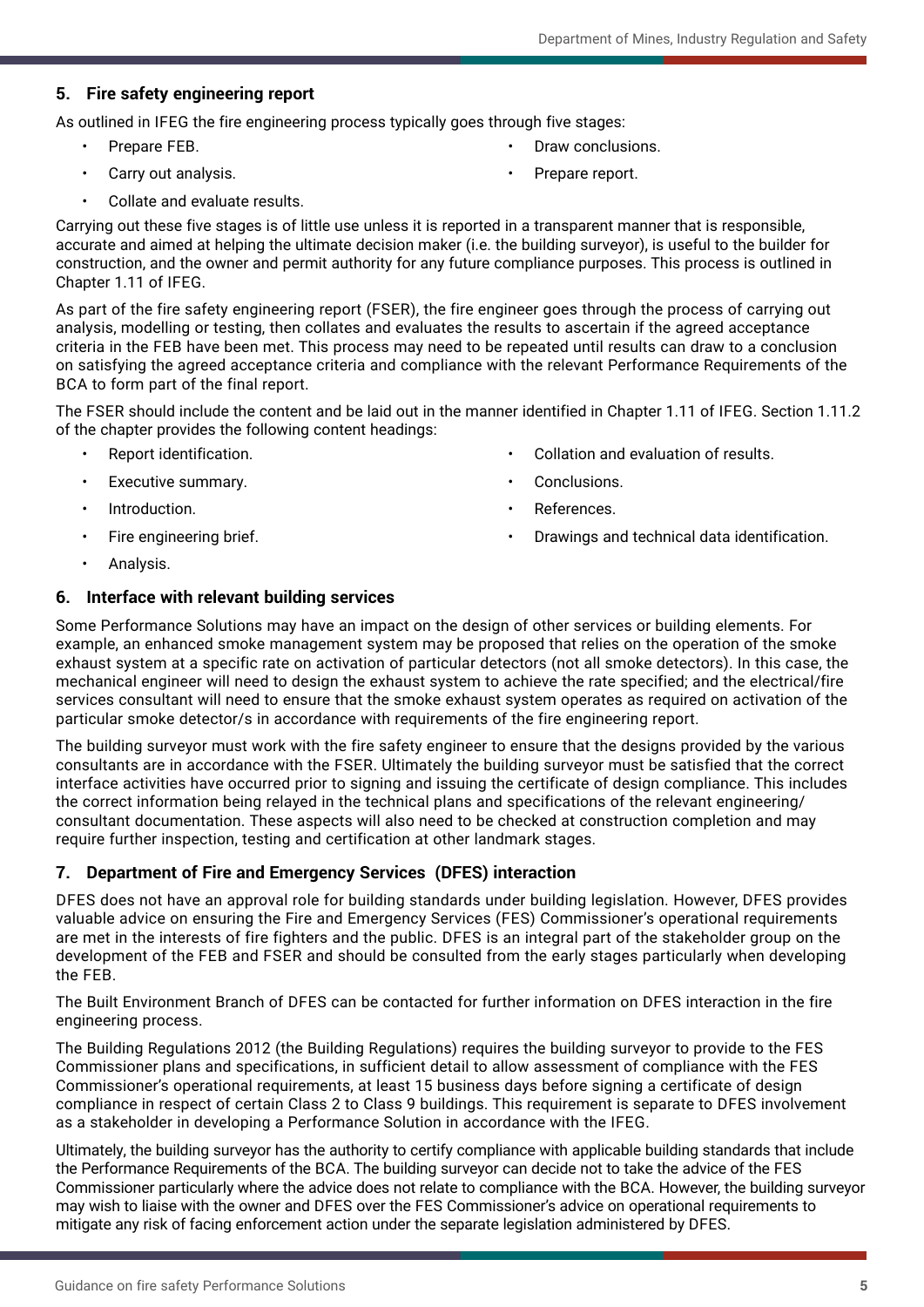There is a further requirement for the building surveyor to notify the FES Commissioner of any advice provided by the FES Commissioner that will not be included in the building design, and the reasons for not taking the advice provided, within 10 days of receiving the advice. While a building surveyor may confer with an expert on the matters raised by DFES, ultimately the building surveyor makes the decision to accept or reject the advice. It must be clear in the response to the FES Commissioner that the reasons for not taking the advice have been carefully considered and are those asserted and determined by the building surveyor and not another person.

DFES have forms on their website [www.dfes.wa.gov.au](http://www.dfes.wa.gov.au) for the purpose of submitting plans and specifications to the FES Commissioner.

#### **8. Peer review**

A peer review may be considered where a significant level of risk associated with the Performance Solution may be conceived, the solution involves several complex and possibly compounding building solutions, or where justification is required on Expert Judgement. In general the building surveyor, design team or stakeholder consensus may dictate if a peer review is required. However, given that ultimately the certifying building surveyor is taking responsibility for the Performance Solution, the building surveyor needs to decide if the circumstances warrant the need for a peer review.

Separate to any peer review, the building surveyor should confirm that the fire engineering design has undergone an appropriate quality assurance process. This may include that reports and calculations have been checked and approved by a competent person other than the author.

A peer review should be a constructive process to assist in the approval of fire safety Performance Solutions and not be a critique of fault finding and negative judgement. The person carrying out any peer review must have at least equivalent competencies and experience to the person carrying out the fire engineering.

#### **9. Certification independence**

Section 4 of the *Building Act 2011* (the Building Act) refers to an independent building surveyor. An independent building surveyor cannot be the owner or builder or be an employee of the owner or builder. Other than the restriction under section 4, there is nothing in the Building Act to prevent a registered building surveyor from participating in the design or development of a Performance Solution for a project they are certifying. The registered building surveyor signing a certificate of design compliance must be satisfied that any proposed building complies with the applicable building standards.

A registered building surveyor, when signing such certificates, should be cognisant of his or her level of competence and expertise and must not under any circumstances sign a compliance certificate if there is any uncertainty on the compliance with the applicable building standards. Under the *Building Services (Registration) Act 2011*, a registered building surveyor can face disciplinary action if found to be negligent or incompetent in connection with carrying out a building service.

Determining compliance with Performance Solutions can be particularly complex and in most cases will require extensive input from persons with expertise beyond that of a competent registered building surveyor. The usual skills and training provided as part of building surveying qualifications does not provide sufficient detail in the competencies required for carrying out engineering analysis and reporting.

#### **10. Certificate of design compliance**

In relation to what must be included in the certificate of design compliance Regulation 18A(c) of the Building Regulations states that:

*"if the certificate of design compliance is in respect of a Class 2 to Class 9 building or an incidental structure associated with such a building, a statement about each Performance Solution to a building standard that applies to the building work and details of the assessment methods used to establish compliance with the building standard;"*

This provision is satisfied if the certificate of design compliance, in relation to a performance fire safety building solution, includes the fire engineering report prepared in accordance with the guidance provided in the IFEG and a reference to that report is made in the certificate of design compliance. The report should set out how the Performance Solution has been determined in accordance with Part A0 of the BCA. This includes identification of the relevant Deemed-to-Satisfy Provisions; relevant Performance Requirements and Assessment Methods.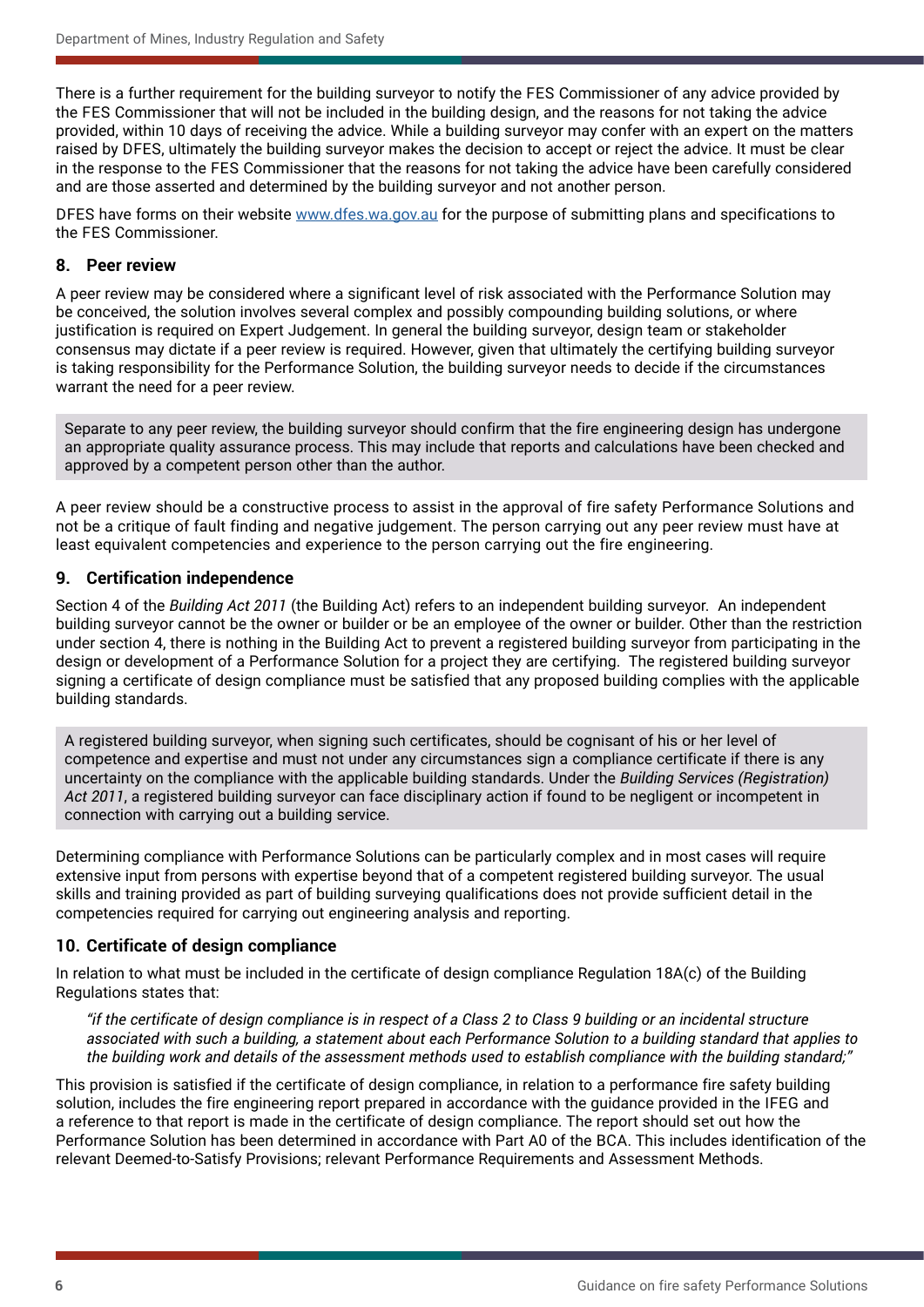Where a Performance Solution is in place in an existing building, and new works are proposed, any effect on the existing Performance Solution must be considered and noted on the certificate of design compliance for the new building works. The impact of proposed works to a building with existing Performance Solutions may not be clearly apparent and therefore may require consultation with the fire engineer.

For all buildings, including Class 1 and Class 10 buildings, the application for a building permit must include details of each Performance Solution.

A certificate of design compliance must be in an approved form and must contain a statement, by the building surveyor signing the certificate, that if the building is completed in accordance with the plans and specifications that are specified in the certificate, the building will comply with each applicable standard (namely the BCA). Accordingly the plans and specifications should be sufficient in detail to clearly show how the building will be constructed to comply with the BCA including any Performance Solutions.

#### **11. Owner's responsibility**

Performance Solutions will sometimes involve Management in Use requirements and usually will have maintenance requirements or include unusual design features that the building owner needs to be aware of and familiar with. The provisions within the Performance Solution should be practical and formally communicated to relevant persons such as building management, tenants and any future owners.

An owner's acknowledgement letter regarding any Management in Use provisions in the fire engineering report should be required prior to the signing or issuing of the certificate of design compliance. It is worth noting that fire engineered Performance Solutions result in complex interactions between different systems and with increasingly sophisticated protection systems, may be confusing with regard to the management of the building in the long term. The fire engineering design must consider management and maintenance practicalities in the design.

A Performance Solution may be attractive in providing cost savings at the design stage but may be more costly and less economical in the long term if the maintenance requirements are overly complicated. The Performance Solution should consider future impact on owners.

While there is no reporting mechanism for the maintenance of safety systems, Regulation 48A of the Building Regulations contains requirements for the owner of a Class 2 to Class 9 building to ensure safety measures perform to a standard not less than they were originally required to achieve. The owner should have operational manuals and appropriate documentation in order to meet their obligation for maintenance.

#### **12. Site completion**

On completion, a builder is required to submit a notice of completion to the permit authority along with test certificates for the mandatory tests listed in Schedule 3 of the Building Regulations relating to fire safety performance requirements. The permit authority must set out in the building permit each of these inspections and tests, including those that may form part of the FSER.

The process of applying for an occupancy permit is separate to the builder's notice of completion. The determination on compliance and issuing of any certification by the building surveyor must be independent to the builder. The building surveyor should carry out the necessary inspections; witness any relevant tests; and collate relevant construction documentation in order to be satisfied that the building work has been completed in accordance with all the relevant plans and specifications, including the fire engineering report, before signing the certificate of construction compliance.

The fire engineer may also be required to carry out site inspections; witness tests/commissioning; and collate relevant certification from sub-contractors to confirm that works have been completed in accordance with the approved FSER. It is up to the building surveyor to insist on such inspections by the fire engineer if they are necessary for the building surveyor to be able to sign and issue the certificate of construction compliance. Regulation 35 of the Building Regulations contains the requirement to clearly display the occupancy permit at or near the principal entrance of the building or related part of the building.

A condition on the occupancy permit will assist building occupants on any Management in Use requirements associated with the fire engineered Performance Solution for the building. This may include reference to the FSER and possibly a summary of the Performance Solutions. The permit authority may determine any relevant conditions to place in an occupancy permit with assistance from the certifying building surveyor to correctly document conditions relating to Performance Solutions.